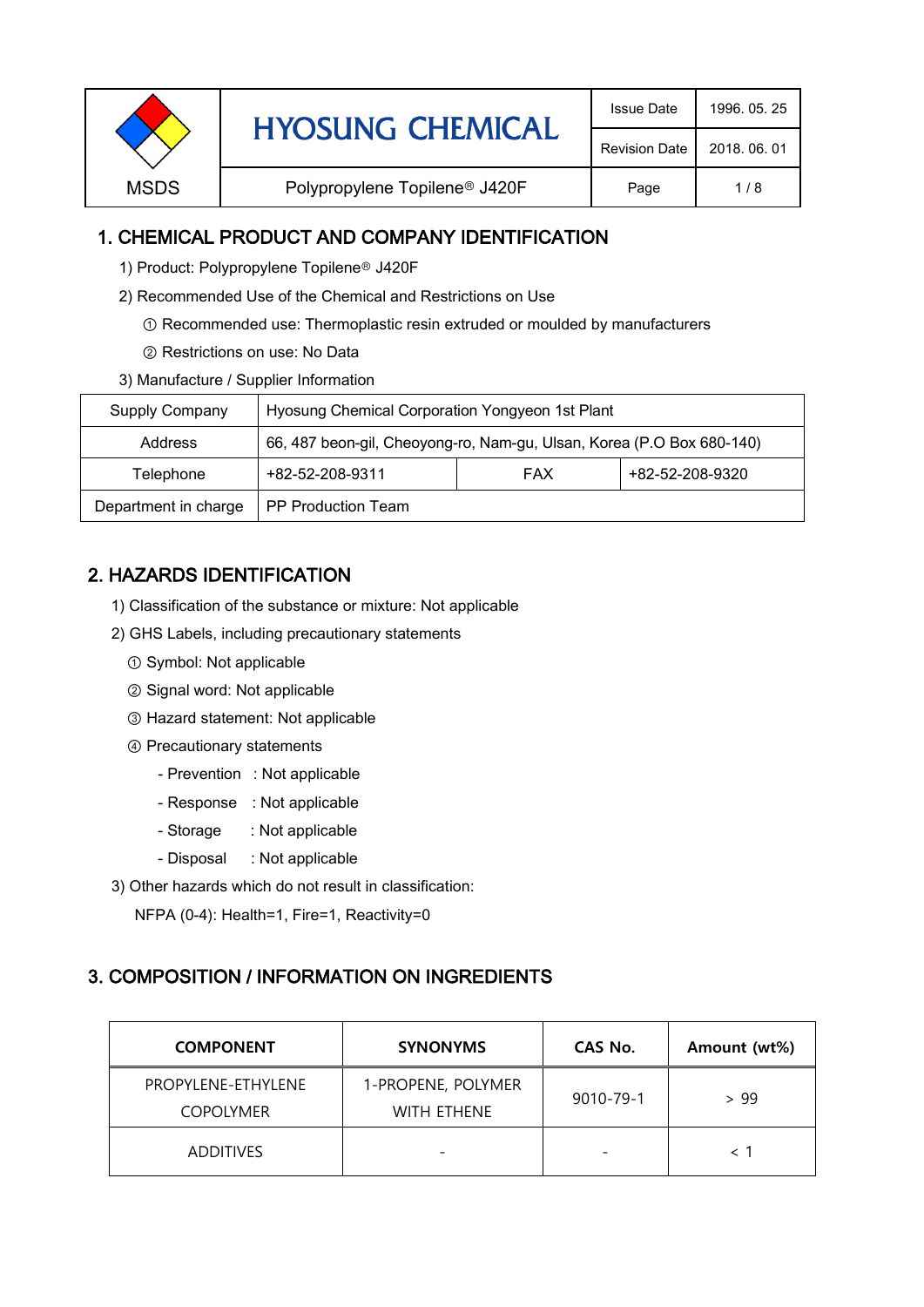|             | <b>HYOSUNG CHEMICAL</b>                   | <b>Issue Date</b>    | 1996, 05, 25 |
|-------------|-------------------------------------------|----------------------|--------------|
|             |                                           | <b>Revision Date</b> | 2018, 06, 01 |
| <b>MSDS</b> | Polypropylene Topilene <sup>®</sup> J420F | Page                 | 2/8          |

### 4. FIRST AID PROCEDURES

1) Eye Contact

 · In case of contact with substance, rinse your eyes immediately with running water for at least 20 minutes.

- · Take medical action.
- 2) Skin Contact
	- · In case of contact with substance, rinse your skin immediately with running water for at least 20 minutes.
	- · Remove contaminated cloths including shoes immediately.
	- · Take medical action.
- 3) Inhalation
	- · Take medical action.
	- · Move into fresh air.
	- · If short of breathing, provide oxygen supply system.
- 4) Ingestion
	- · Do not put anything into the mouth of an unconscious person.
	- · Take medical action.
- 5) First-Aid Treatment and Information on Medical Doctors
	- · Let a medical provider know about the substance and take appropriate protection.

#### 5. FIRE FIGHTING MEASURES

- 1) Suitable (Unsuitable) Extinguishing Media
	- · Extinguishing media: Water, Carbon dioxide, Extinguishing powder, Firefighting foam
	- · Unsuitable Extinguishing media: No data
	- · Large fire: Firefighting, Water spray
- 2) Specific Hazards from Chemical Material
	- · Toxicant from combustion: Pyrolysis or combustion cause irritative gases or carbon dioxides.
- 3) Fire Fighting Procedures and Equipment
	- · If it can be done without risk, move container from fire area.
	- · If it will be leak, do not spray high-pressure water stream.
	- · Dike for later processing.
	- · Use extinguishing agents appropriate for surrounding fire.
	- · Avoid inhalation of materials and combustion products.
	- · Up the wind and avoid low area.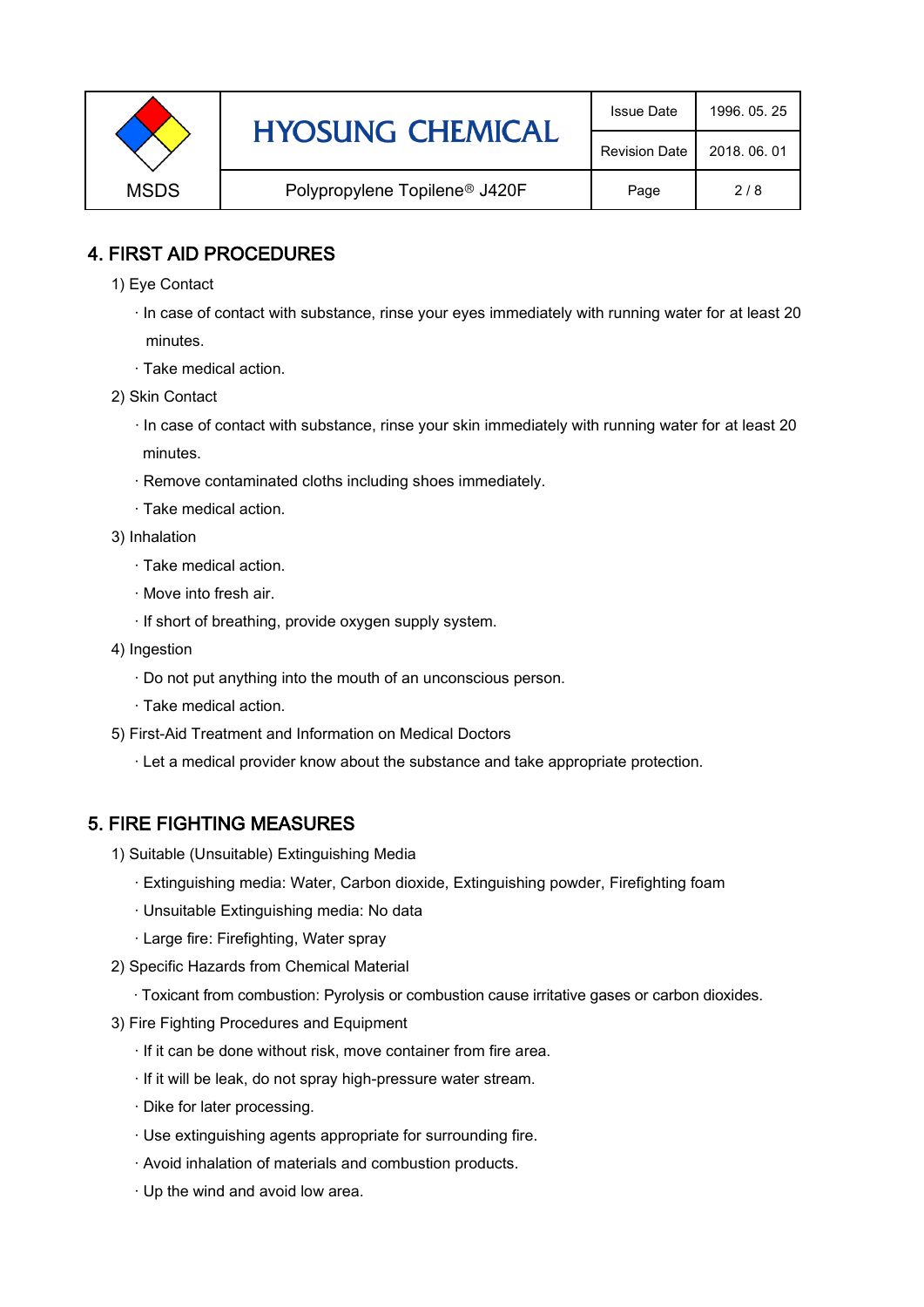|             | <b>HYOSUNG CHEMICAL</b>                   | <b>Issue Date</b>    | 1996, 05, 25 |
|-------------|-------------------------------------------|----------------------|--------------|
|             |                                           | <b>Revision Date</b> | 2018, 06, 01 |
| <b>MSDS</b> | Polypropylene Topilene <sup>®</sup> J420F | Page                 | 3/8          |

### 6. ACCIDENTAL RELEASE MEASURES

- 1) Personal Precautions, Protective Equipment and Emergency Procedures
	- · Remove all flammable sources.
	- · If it is not dangerous, stop leaking.
	- · Take caution of substances and conditions that should be avoided.
	- · Ventilate properly.
	- · Do not touch the effluents or walk around the area.
	- · Prevent producing dust.
- 2) Environmental Precautions
	- · Release to air: Not available
	- · Release to soil: Not available
	- · Release to water: Not available
- 3) Purification and Removal Methods
	- · Small leak: Put in proper containers for waste.
	- ,· Large leak: To minimize the spread, cover it with plastic sheets or water-proof cloths and keep it away from water.

#### 7. HANDLING AND STORAGE

- 1) Handling
	- · Avoid direct physical contact.
	- · Wash thoroughly after use.

· Take precautionary measures to prevent against explosion risks, as all types of polymers may develop dust during transporting or grinding of granules.

- 2) Storage
	- · Keep stored in airtight containers.
	- · Keep stores in a cool, dry place.
	- · Place in an appropriate space in compliance with local regulation.

#### 8. EXPOSURE CONTROLS AND PERSONAL PROTECTION

- 1) Exposure Limits and Biological Exposure Limits of Chemical
	- · KOSHA: No data
	- · AIHA: No data
	- · ACGIH: No data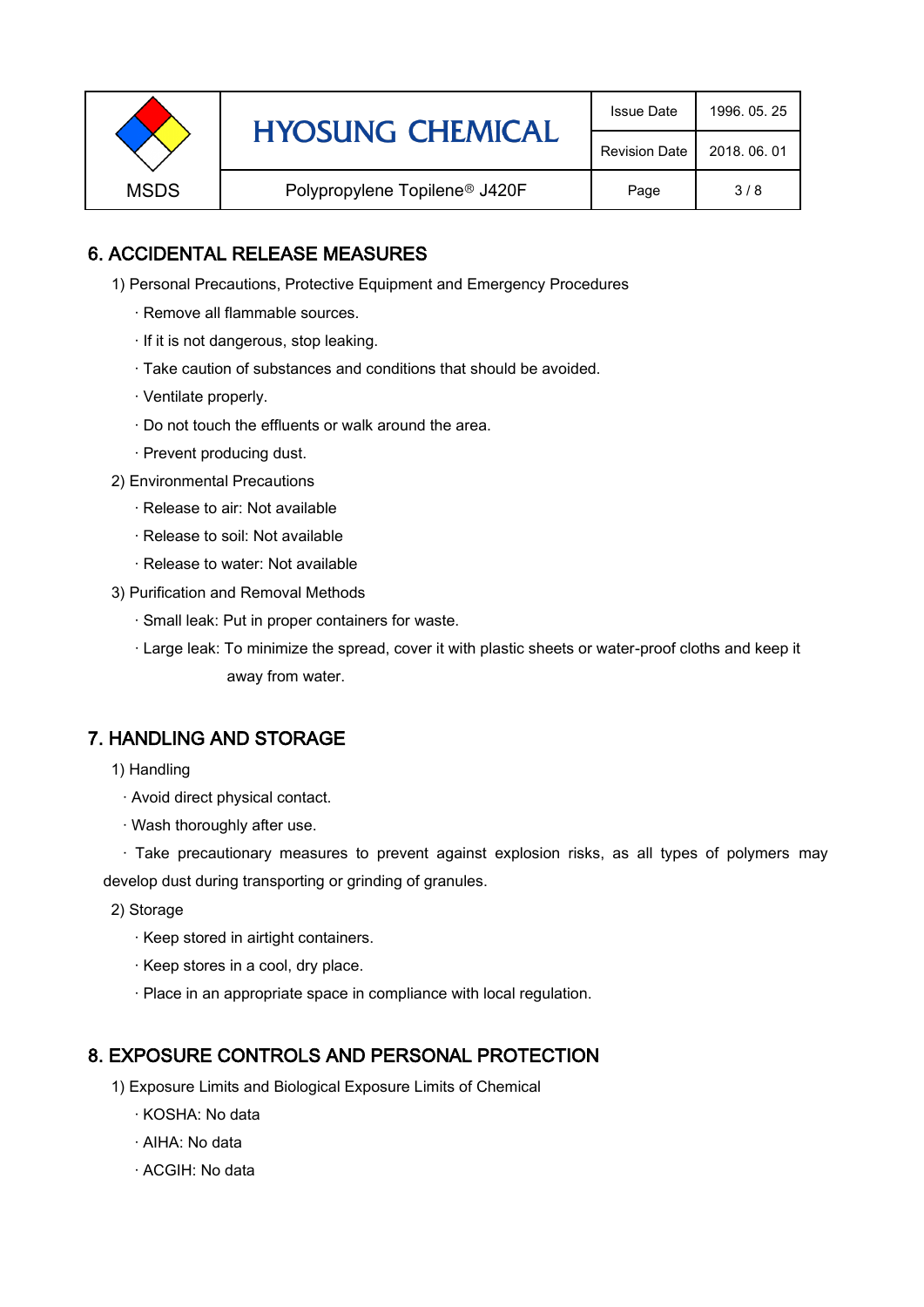|             | <b>HYOSUNG CHEMICAL</b>                   | <b>Issue Date</b> | 1996, 05, 25 |
|-------------|-------------------------------------------|-------------------|--------------|
|             | <b>Revision Date</b>                      | 2018, 06, 01      |              |
| <b>MSDS</b> | Polypropylene Topilene <sup>®</sup> J420F | Page              | 4/8          |

- · OSHA: No data
- · Biological exposure limits: No data
- 2) Engineering Management
	- · Install local ventilation system.

· Ventilation equipment should be explosion-proof if explosive concentrations of dust, vapor of fume are present.

- 3) Personal Protective Equipment
	- ① Respiratory protection
		- · Use approved respirator if unable to control airborne dust, fumes, and vapor.
	- ② Eyes protection
		- · The wearing of chemical safety goggles or face shield is recommended.
		- · Install eyes washing facilities and quick drench shower near work areas.
	- ③ Hands protection
		- · The wearing of protective gloves is recommended to prevent exposure.
	- ④ Human body protection
		- · The wearing of protective clothing is recommended to prevent exposure.

## 9. PHYSICAL AND CHEMICAL PROPERTIES

- 1) Appearance: White pellet
- 2) Odor: Odorless
- 3) Odor Threshold: No data
- 4) pH: No data
- 5) Melting / Freezing Point: 130 ~ 170 ℃
- 6) Initial Boiling Point or Boiling Point Range: No data
- 7) Flash Point: No data
- 8) Evaporation Rate: No data
- 9) Flammability (Solid, Gas) : No data
- 10) Upper / Lower Flammability or Explosive Limits: No data
- 11) Vapor Pressure: No data
- 12) Solubility: Insoluble
- 13) Vapor Density: No data
- 14) Relative Density: 0.88~0.92 kg/L (at 20℃)
- 15) N-Octane / Water Partition Coefficient: No data
- 16) Auto Ignition Temperature: 400℃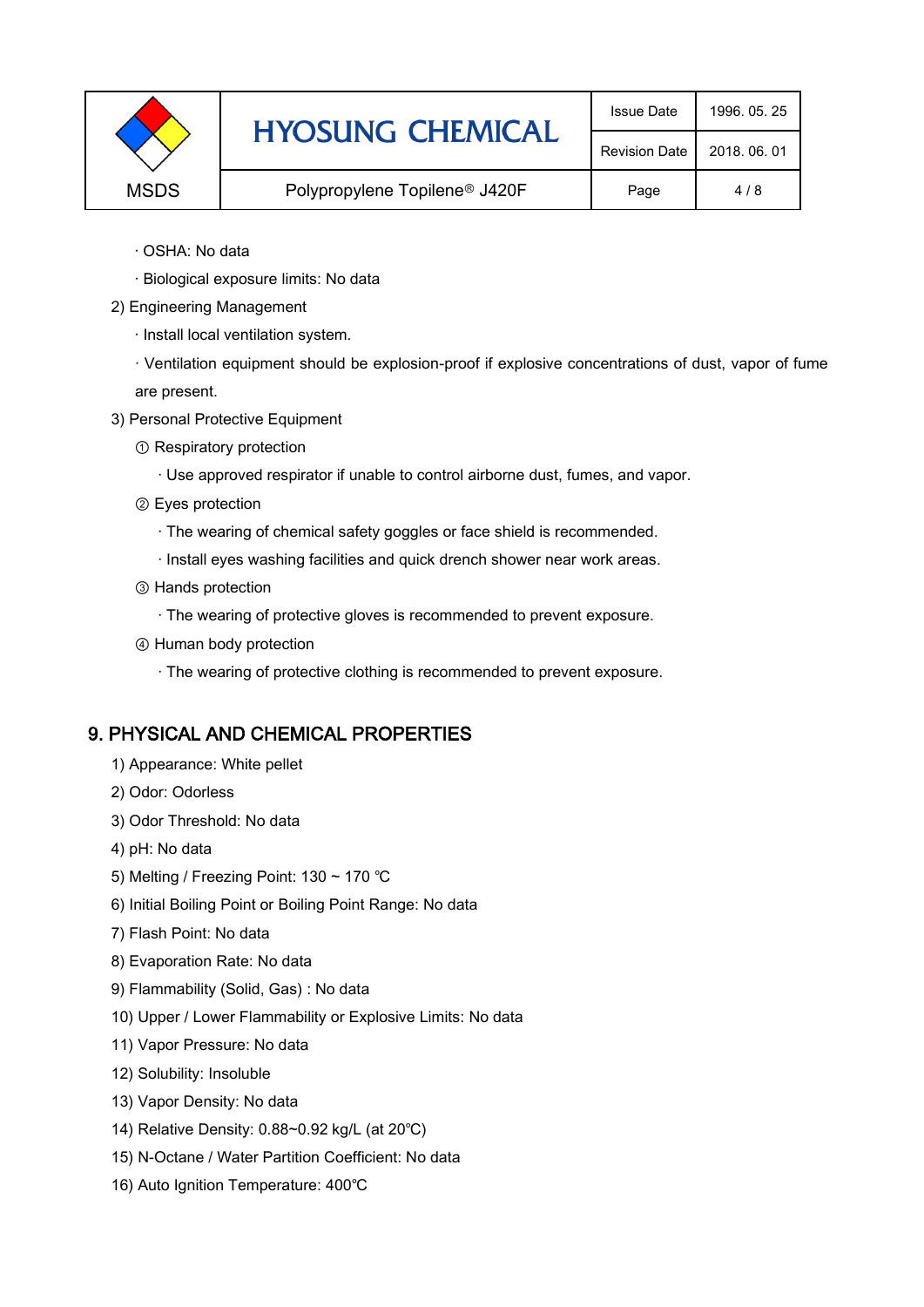|             | <b>HYOSUNG CHEMICAL</b>                   | <b>Issue Date</b>    | 1996, 05, 25 |
|-------------|-------------------------------------------|----------------------|--------------|
|             |                                           | <b>Revision Date</b> | 2018, 06, 01 |
| <b>MSDS</b> | Polypropylene Topilene <sup>®</sup> J420F | Page                 | 5/8          |

- 17) Decomposition Temperature: No data
- 18) Viscosity: No data
- 19) Molecular Weight: >10,000

## 10. STABILITY AND REACTIVITY

- 1) Chemical Stability
	- · Stable under normal temperature and pressure.
- 2) Possibility of Hazardous Reaction
	- · Will not occur under normal temperature and pressure.
- 3) Condition to Avoid
	- · Avoid contact with water.
	- · Keep away from heat, sparks and flame.
	- · Avoid contact with strong oxidizing agents, strong alkaline and strong acid.
- 4) Incompatibility with Other Materials
	- · Strong oxidizing materials, Flammable substance.
- 5) Hazardous Decomposition Product

· At elevated temperatures the material will begin to decompose, producing fumes that can contain carbon monoxide, acrolein, aldehydes, and unidentified organic compounds.

#### 11. TOXICOLOGICAL INFORMATION

- 1) Information on the Likely Routes of Exposure
	- · Inhalation: No data
	- · Ingestion: No data
	- · Skin contact: No data
	- · Eye contact: No data
- 2) Delayed and Immediate Effects and Chronic Effects From Short or Long Term Exposure
	- Acute toxicity
		- · Oral: No data
		- · Skin: No data
		- · Inhalation: No data
	- Skin corrosion / irritation: No data
	- Serious eye damage / eye irritation: No data
	- Respiratory sensitization: No data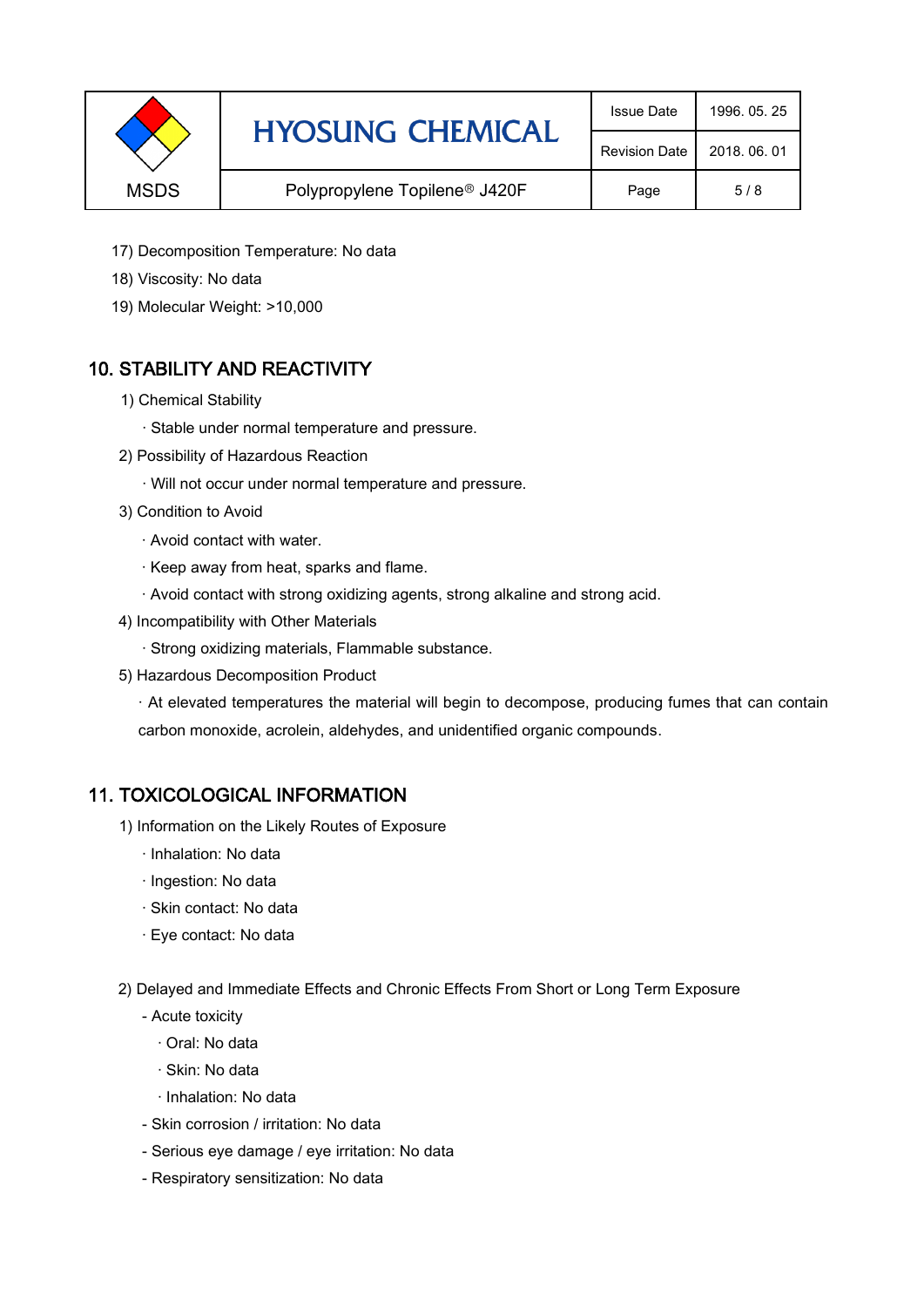|             | <b>HYOSUNG CHEMICAL</b>                   | <b>Issue Date</b>    | 1996, 05, 25 |
|-------------|-------------------------------------------|----------------------|--------------|
|             |                                           | <b>Revision Date</b> | 2018, 06, 01 |
| <b>MSDS</b> | Polypropylene Topilene <sup>®</sup> J420F | Page                 | 6/8          |

- Skin sensitization: No data
- Carcinogenicity
	- · Industrial Safety & Health Law: No data
	- · IARC: No data
	- · OSHA: No data
	- · ACGIH: No data
	- · NTP: No data
	- · EU CLP: No data
- Gem cell mutagenicity: No data
- Reproductive toxicity: No data
- Specific target organ systemic toxicity (Single exposure)
- Specific target organ systemic toxicity (Repeated exposure)
- Aspiration hazard: No data

#### 12. ECOLOGICAL INFORMATION

- 1) Ecotoxicity: No data
- 2) Persistence and Degradability: No data
- 3) Bioaccumulative Potential: No data
- 4) Mobility in Soil: No data
- 5) Other Adverse Effects: No data

## 13. DISPOSAL CONSIDERATIONS

- 1) Disposal Method
	- · Dispose in accordance with all applicable environmental regulations.
	- · Empty containers should be recycled or disposed of through an approved waste management facility.
- 2) Disposal Considerations
	- · For proper disposal of used material, an assessment must be completed to determine the proper and permissible waste management options under applicable rules, regulations and laws.

## 14. TRANSPORT INFORMATION

- 1) UN Number: Not regulated as a hazardous material
- 2) UN Proper Shipping Name: Not applicable
- 3) Hazard Class: Not applicable
- 4) Packing Group: Not applicable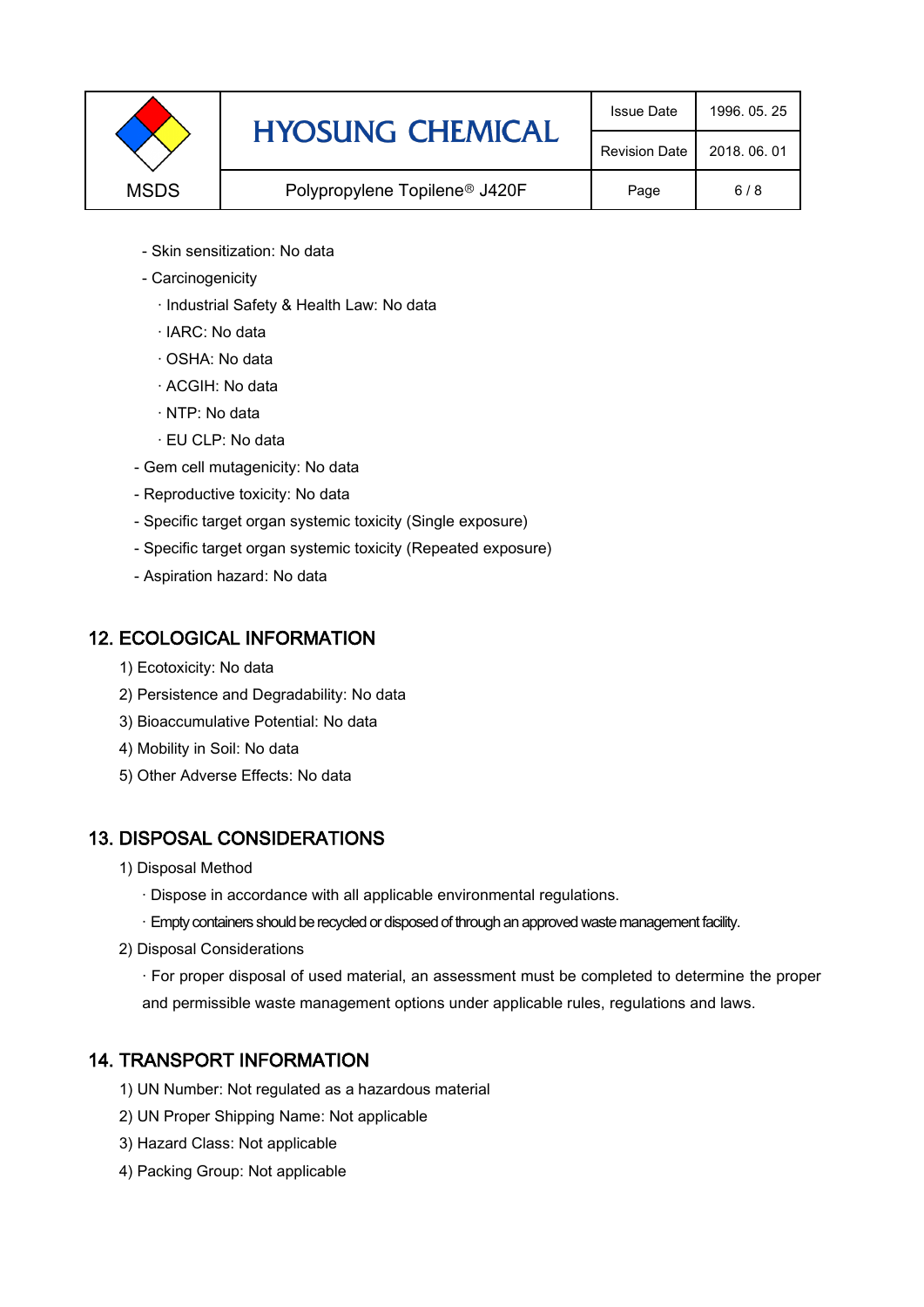|             | <b>HYOSUNG CHEMICAL</b>                   | <b>Issue Date</b>    | 1996, 05, 25 |
|-------------|-------------------------------------------|----------------------|--------------|
|             |                                           | <b>Revision Date</b> | 2018, 06, 01 |
| <b>MSDS</b> | Polypropylene Topilene <sup>®</sup> J420F | Page                 | 7/8          |
|             |                                           |                      |              |

- 5) Marine Pollutant: Not applicable
- 6) DOT Number: Not regulated as a hazardous material
- 7) IATA Number: Not regulated as a hazardous material
- 8) IMDG Code: Not regulated as a hazardous material
- 9) Further information: Not a hazardous material under DOT, IATA and IMDG
- 10) Special Precautions for User
	- · Emergency management type of fire: Not applicable
	- · Emergency management type of leak: Not applicable

## 15. REGULATORY INFORMATION

- 1) Industrial Safety and Health Law (KOREA): Not applicable
- 2) Toxic Chemical Substance Subject to Management Act (KOREA): Not applicable
- 3) Hazardous Material Safety Act (KOREA): Not applicable
- 4) Other Local or International Regulation
	- Persistent Organic Pollutant Management Law (KOREA): Not applicable
	- EU Classification
		- · Classification: Not applicable
		- · Risk Phrases: Not applicable
		- · Safety Phrases: Not applicable
	- US Regulations
		- · OSHA: Not applicable
		- · CERCLA: Not applicable
		- · EPCRA 302: Not applicable
		- · EPCRA 304: Not applicable
		- · EPCRA 301: Not applicable
	- Rotterdam Convention material: Not applicable
	- Stockholm Convention material: Not applicable
	- Montreal Protocol on Substance: Not applicable

## 16. OTHER INFORMATION

- 1) Reference
	- · KOSHA: Material Safety Data Sheet